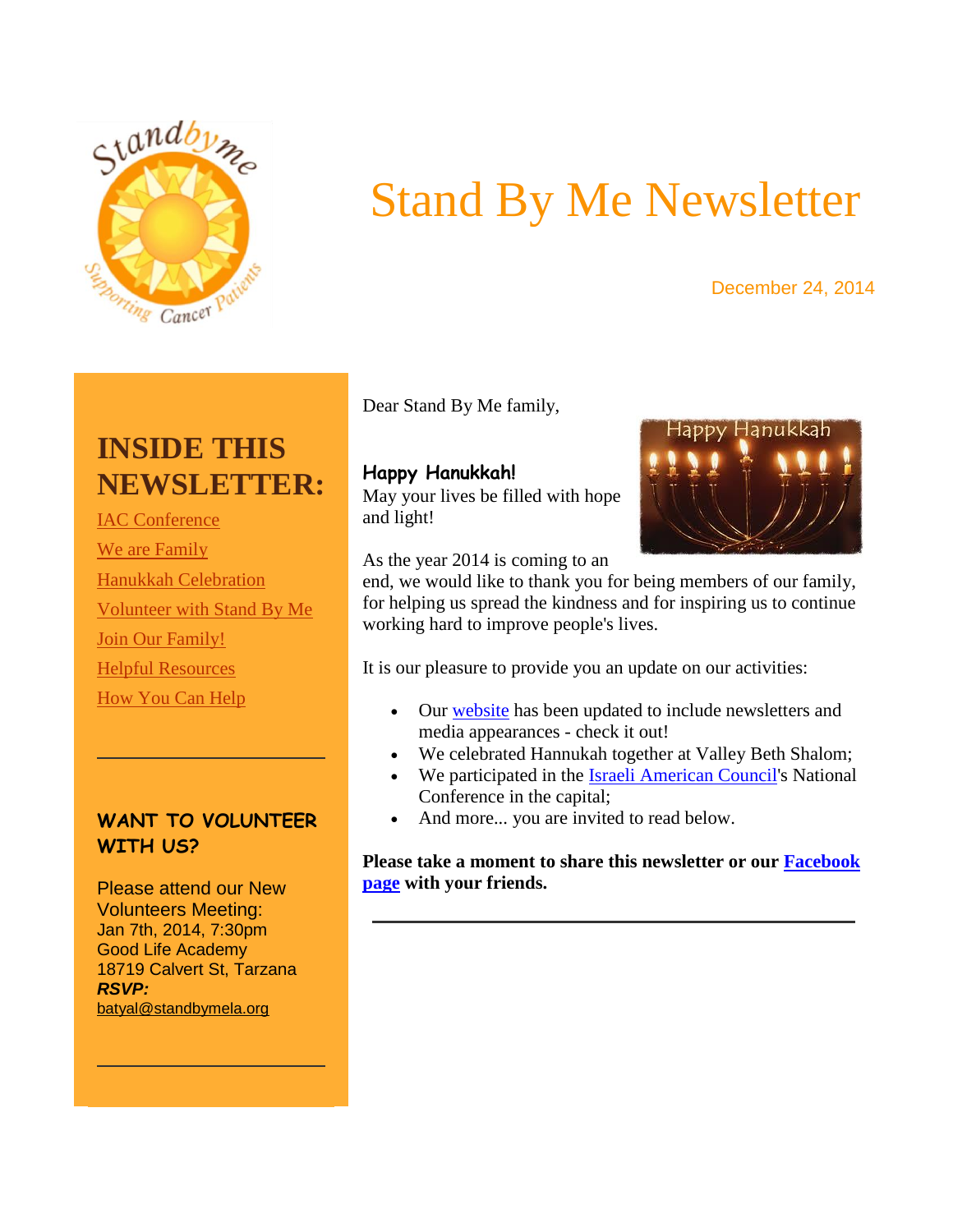#### <span id="page-1-0"></span>**LEADERSHIP & MANAGEMENT**

Gila Milstein, President

Arik Chaim, Secretary

Sigal Ankri, Co-Founder, Patients Coordinator

Batya Levy, Office Manager

### Stand By Me at the Israeli American Council's 1st National Conference

Last month the Israeli American Council (IAC) had its first national conference in Washington DC. **We were there to spread the word** about what we do. It is important for us to get the word out to as many Israelis as possible.



**We are here so that no one will have to face cancer alone.**



**THANK YOU** to Rabbi Gordon and Rabbi Aryeh Herzog from Chabad Encino, as well as Moti & Michal Sabag

- for hosting the family of one of our patients who came from Colorado!

**GOOD LUCK** to Amalia, who went to Boston for treatment. Amalia - we love you and believe in you! Be strong!



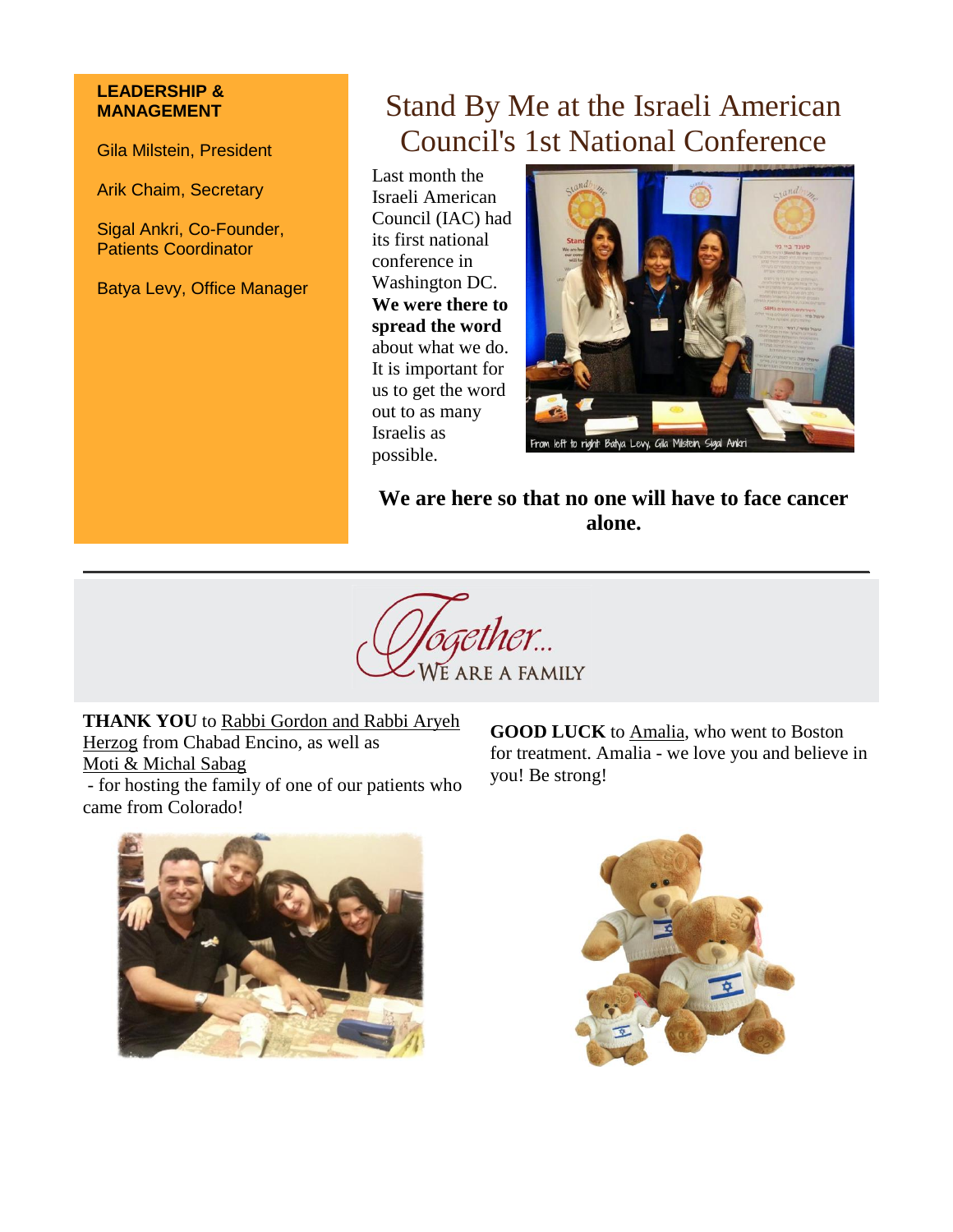<span id="page-2-0"></span>**CONGRATULATIONS** to our volunteers Mazal & Barri Danino! Their son, Tal Danino, a postdoctoral scholar at MIT, is one of 21 visionaries worldwide who received the **[TED Award for 2015](http://r20.rs6.net/tn.jsp?f=001SnivJ9DrMAx5ci3jNNEQrr66jrzzIPCvRYrrlqUvJVTvK-FgQsNzqMcait1s1OJt9B_vcOwSi07_ZES12P7A0Uhu6ZuDlGPHqO2HhW7EmnNzhz8IWa4FMgl7luSR1duLJeZaLgenRZwPo4J95SwlUZSos1QaI3h1Zb6NslKvndhYurLWV94DQGSfZF5AdmvYFyPUHD2ydeNnbJ6M9scmEhU-yZ9X4ytC9mh8aQhdRAPHWimFFWsYMRFT6gszZ8TXdg7KpQhTM3E=&c=8zuloceAAqv0oH5Nwmr_38dfYce1WnIApo-i22DLSK-92Vb-NuOMPw==&ch=Ht8G7lVsSbBcPGvUkFzFgtcMlSAzG5OiM7kR6Aq2mhtgLmmhhEUerw==)**: "The TED Prize is awarded to an individual with a creative, bold vision to spark global change."



Tal was chosen for his research to detect early cancer. We need more people like Tal, and wish him best of luck with advancing his research!

# **Hanukkah Celebration!**

Picture on the right: *Batya Levy, Gila Milstein, Etty Moshe (event planner), Sigal Ankri, Michal Sabag (volunteer)*

Picture below: *Rabbi Feinstein & others*



The Stand By Me family celebrated the Festival of Lights hosted by Rabbi Feinstein, who honored us with his presence and words.

Together, at Valley Beth Shalom, we lit a Hanukkah Menorah, sang songs, ate latkes, and had the opportunity to get a fun break from the every-day routine.

**Rabbi Feinstein** - thank you for being there to make our party more meaningful!



#### **We would like to thank those who made our party possible:**

- Miller and Ilana Zimmerman from Valley Beth Shalom
- Munchies frozen Yogurt Jody Balas
- DJ Titus
- Singer Yakir Levy
- Sport Tulies kids' entertainment Meytal Bracha, Pnina Fogel - helper
- Unique Bakery
- Photographer Eyal Elgrably

Stand by me Volunteers:

• Party planner - Etty Moshe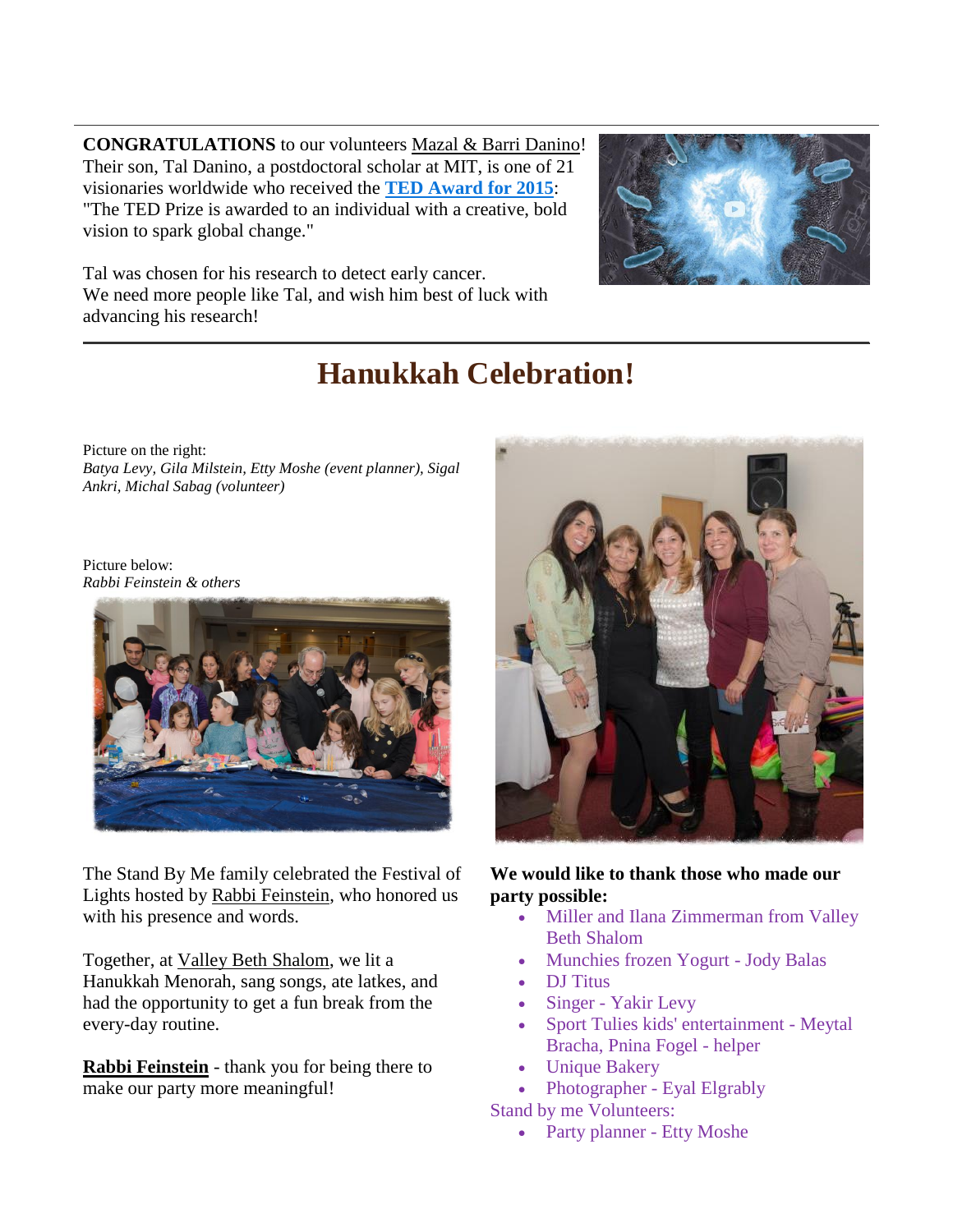<span id="page-3-0"></span>Gila Milstein, the President of Stand By Me, said in her speech:

ניקח עלינו את האחריות לגרש את החשיכה עם הפצת אור עם כל נר ונר נביא גבורה, כוח ואור בקהילה ולכל מי שאנו באים איתו במגע

"This year we will take the responsibility to fight the darkness with light. One candle at a time, with each candle we will bring strength and light to our community."

Thank you to the many of you who were there to celebrate with us!

- Yafit Saban organizing arts and crafts and for the supplies
- Hagan Shel Racheli - art and craft supplies
- Michal Sabag
- Maya Givati
- Guy Waisman
- Adam Levy
- Joide Mayer
- Ryan Halasi
- Ethan Asur

We are truly grateful to all of you for sharing your time and talent with us!

## **Volunteering with Stand By Me**

*written by Stand By Me volunteers*

**"**When I heard about Stand By Me, I was moved and decided to volunteer. Because I know about the therapeutic benefits of pure essential oils (I teach classes on the topic) and about the power of touch, I wanted to offer hand massages using specific oils as they help alleviate pain, reduce anxiety and more. When I give this treatment I always receive even more in return, and if I can bring a few moments of spa-like-relaxation to a cancer survivors day - I'm blessed and honored to do so. In Gratitude, Jodie Myers**"**

**"**It's been a wonderful experience. I met an amazing couple whom I love to visit every week, and besides feeling great satisfaction in being able to help them I really enjoy spending time and getting to know them. I wish them Refua

shlema and a long beautiful like and am happy they are part of my life. תודה.**"**

#### **Join our family!**

**If you want to impact people's lives; If you speak Hebrew; If you have been looking for a meaningful volunteering opportunity - we would love have you.**

**We need more volunteers to help with transportation, visitation, deliveries, administrative work, professional needs and more. Please join our next** *New Volunteers Meeting* **(only occurs twice a year):**

**When: January 7th, 2015 Where: Good Life Academy, 18719 Calvert St., Tarzana, CA 91335 RSVP: [BatyaL@standbymela.org](mailto:BatyaL@standbymela.org)**

**We are looking for kind people, ages 16+, preferably Hebrew speaking. We will tailor the right volunteering opportunity for you based on your preferences and desired level of involvement.**

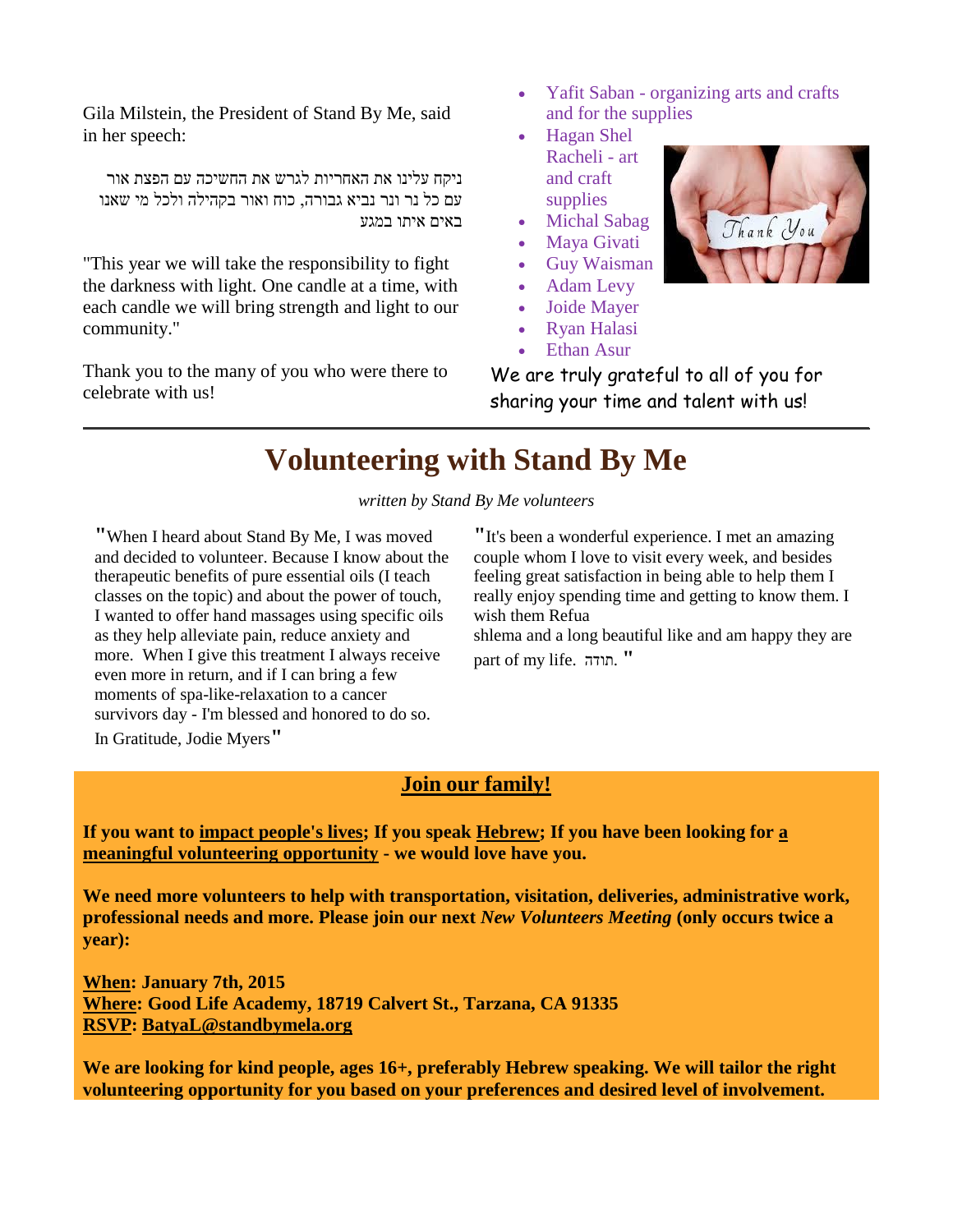<span id="page-4-0"></span>**All of us at Stand By Me are so grateful for the support we have received from our friends and donors we are confident that with your continued support we can make a huge difference in the lives of our deserving patients.**

### **Helpful Resources**



**[www.beautybus.org](http://r20.rs6.net/tn.jsp?f=001SnivJ9DrMAx5ci3jNNEQrr66jrzzIPCvRYrrlqUvJVTvK-FgQsNzqMcait1s1OJtXddJXfPaxu_mVD6JRq_KO9_zEV9l5lm8WQA0c3LhhoEjE4-99VYhLjhHGfN9yEmg6m8hAMYHBQLHbS7s0bAonodL_i8qcaUwGGCzoV1UJE4=&c=8zuloceAAqv0oH5Nwmr_38dfYce1WnIApo-i22DLSK-92Vb-NuOMPw==&ch=Ht8G7lVsSbBcPGvUkFzFgtcMlSAzG5OiM7kR6Aq2mhtgLmmhhEUerw==) [www.wespark.org](http://r20.rs6.net/tn.jsp?f=001SnivJ9DrMAx5ci3jNNEQrr66jrzzIPCvRYrrlqUvJVTvK-FgQsNzqMcait1s1OJtH2hwHNRsbC9WbPHZ0M3a5qJ7bmyrx7mTzDdnpplREMJGcqYiTV-GQtRVLzZatwhlpYrBSBMT_XRnsebKgBp5phFTuHptlTHuNvl6SxoK6LM=&c=8zuloceAAqv0oH5Nwmr_38dfYce1WnIApo-i22DLSK-92Vb-NuOMPw==&ch=Ht8G7lVsSbBcPGvUkFzFgtcMlSAzG5OiM7kR6Aq2mhtgLmmhhEUerw==) [www.cancer.org](http://r20.rs6.net/tn.jsp?f=001SnivJ9DrMAx5ci3jNNEQrr66jrzzIPCvRYrrlqUvJVTvK-FgQsNzqMcait1s1OJt_JPnsp_xZEc9owWVpuAQjlIQHwvQFt-YHZX38jiiJY1bD9nNjNtlzK1SvimPb1kRHexc4TkqFPG0oMdNnmQqSeon_2wdp20ic3ZJ2w5SkTE=&c=8zuloceAAqv0oH5Nwmr_38dfYce1WnIApo-i22DLSK-92Vb-NuOMPw==&ch=Ht8G7lVsSbBcPGvUkFzFgtcMlSAzG5OiM7kR6Aq2mhtgLmmhhEUerw==)**





#### **1) American Cancer Societ**y:

In the past few months, we cultivated a relationship with the *[American Cancer](http://r20.rs6.net/tn.jsp?f=001SnivJ9DrMAx5ci3jNNEQrr66jrzzIPCvRYrrlqUvJVTvK-FgQsNzqKiCda3ZTriInsyE0C_zZT7BDKFskxYDi_eZZSzjptM9xpHpr9d5vx9AB8rcR2rDYq6YYIfA8bVO0kb7HS3WOFTOz3mt4r6sI8YdRs6_4x6wyhYosHnAs7U=&c=8zuloceAAqv0oH5Nwmr_38dfYce1WnIApo-i22DLSK-92Vb-NuOMPw==&ch=Ht8G7lVsSbBcPGvUkFzFgtcMlSAzG5OiM7kR6Aq2mhtgLmmhhEUerw==)  [Association \(ACS\)](http://r20.rs6.net/tn.jsp?f=001SnivJ9DrMAx5ci3jNNEQrr66jrzzIPCvRYrrlqUvJVTvK-FgQsNzqKiCda3ZTriInsyE0C_zZT7BDKFskxYDi_eZZSzjptM9xpHpr9d5vx9AB8rcR2rDYq6YYIfA8bVO0kb7HS3WOFTOz3mt4r6sI8YdRs6_4x6wyhYosHnAs7U=&c=8zuloceAAqv0oH5Nwmr_38dfYce1WnIApo-i22DLSK-92Vb-NuOMPw==&ch=Ht8G7lVsSbBcPGvUkFzFgtcMlSAzG5OiM7kR6Aq2mhtgLmmhhEUerw==)* - the largest cancer organization in the world: we were added to their resources list so that every Israeli-American cancer patient will be referred to us; we marched at their 'Strides for Breast Cancer' (see [October's newsletter\)](http://r20.rs6.net/tn.jsp?f=001SnivJ9DrMAx5ci3jNNEQrr66jrzzIPCvRYrrlqUvJVTvK-FgQsNzqMcait1s1OJtfe8Tlsv4WnbNIZfeVl4NrtfGd_Nf_GcNwboj1twOSe6yAQH3MEIdnKFOQfpjwdEcjtSlex1h49nbFmI7jjcKAMaQfSmc52cN7HzWoo9AZDaf6u-bc2Wn4ZhcRy-0P1i6p7JRrC0hq8Bo2OfEu3yPS7l7AZDhQDE_w88ZwpcQzBb8rLlxKRaE7A==&c=8zuloceAAqv0oH5Nwmr_38dfYce1WnIApo-i22DLSK-92Vb-NuOMPw==&ch=Ht8G7lVsSbBcPGvUkFzFgtcMlSAzG5OiM7kR6Aq2mhtgLmmhhEUerw==); and have been referring our patients to their excellent services.

Our patient Rachel Israel (in the picture) - went to the special "Look Good Feel Better" workshop, where she received a \$300 make-up kit and instruction on how to wear makeup. We all want to look pretty, don't we?

All of the ACS services are free and coordinated via their toll-free number: 1-888-227-2345. We have had positive interactions with them and highly recommend reaching out for their services. Stand By Me is of course always here for you with all of the services that we provide - we will always be your Jewish-Israeli-American family!

**2) weSPARK.org:** go to their **[website](http://r20.rs6.net/tn.jsp?f=001SnivJ9DrMAx5ci3jNNEQrr66jrzzIPCvRYrrlqUvJVTvK-FgQsNzqMcait1s1OJtdGugoU1yITkVtG5u-cHvPWmLgn9x4UtDdSBvjxzZ1Oc_1LsyFCQQb1O4rGE46PiLvHsna0uZ1_AfmirxDJ-PqCX0N1uZ7WhUsqzFc5dYm3bLSS8Hji_pZw==&c=8zuloceAAqv0oH5Nwmr_38dfYce1WnIApo-i22DLSK-92Vb-NuOMPw==&ch=Ht8G7lVsSbBcPGvUkFzFgtcMlSAzG5OiM7kR6Aq2mhtgLmmhhEUerw==)** in order to sign up for a variety of activities, including: Soul Collage, lectures, Numerology workshop, Drum Circle, Art Wordkhop, Gentle and Restorative Yoga, Tai Chi, Guided Imagery, Mindfulness Meditatio and more!

**3) Beauty Bus Foundation:** This organization provides free beauty treatments, including in patients' homes. We strongly recommend checking their **[website](http://r20.rs6.net/tn.jsp?f=001SnivJ9DrMAx5ci3jNNEQrr66jrzzIPCvRYrrlqUvJVTvK-FgQsNzqMcait1s1OJt5E6OeoG_FxQj4a8pZ89tTym7CypVdhMd0Huq1lKZICBaS6YnR5_IgsPRuY5mlb3CvbV4ossxnpoh6ePJwPWpzDePzn71rqnF3oCKawswcYw=&c=8zuloceAAqv0oH5Nwmr_38dfYce1WnIApo-i22DLSK-92Vb-NuOMPw==&ch=Ht8G7lVsSbBcPGvUkFzFgtcMlSAzG5OiM7kR6Aq2mhtgLmmhhEUerw==)** out.